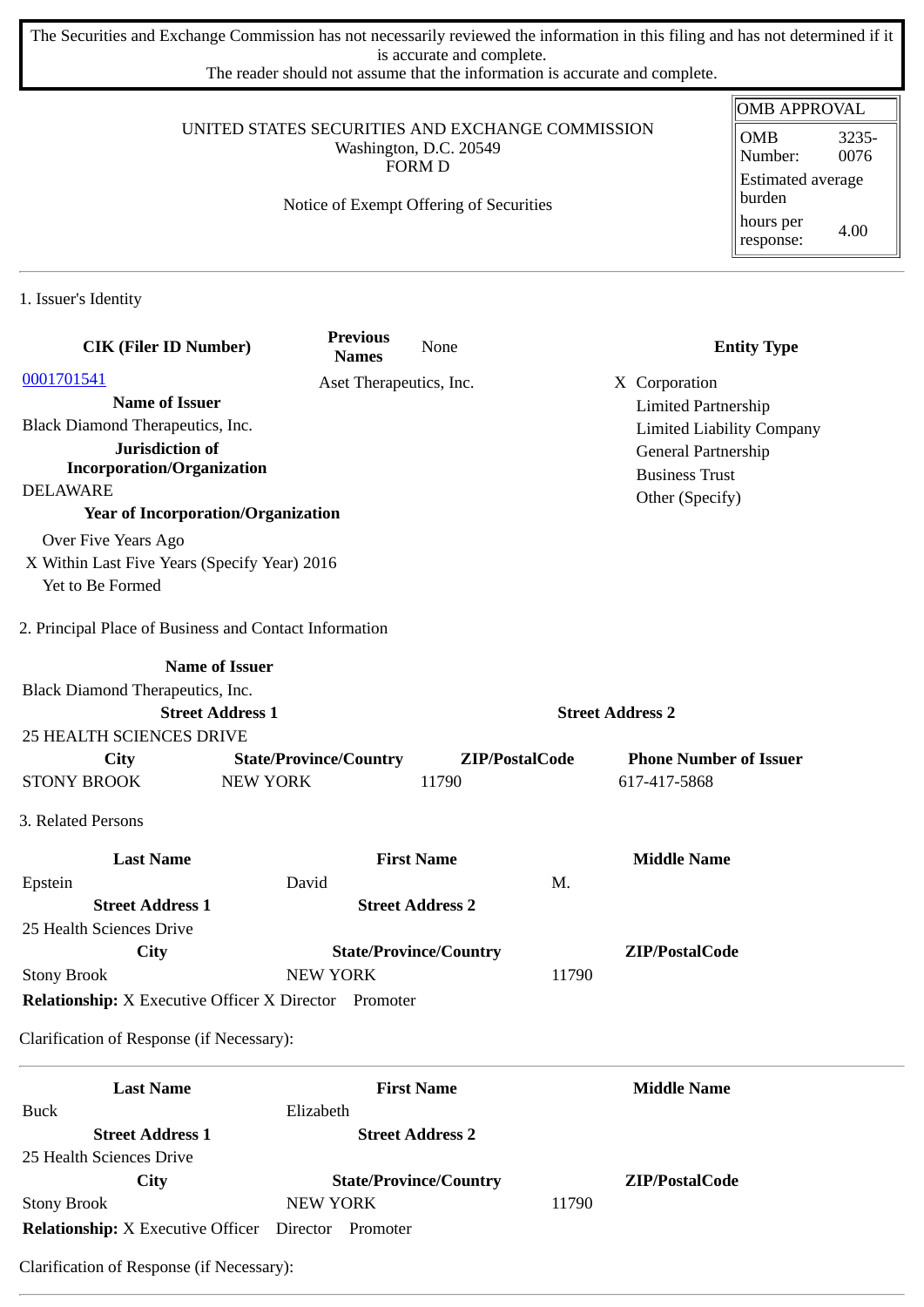| <b>Last Name</b>                                           | <b>First Name</b>                                | <b>Middle Name</b> |
|------------------------------------------------------------|--------------------------------------------------|--------------------|
| Ni                                                         | Fang                                             |                    |
| <b>Street Address 1</b>                                    | <b>Street Address 2</b>                          |                    |
| 25 Health Sciences Drive                                   |                                                  |                    |
| <b>City</b>                                                | <b>State/Province/Country</b>                    | ZIP/PostalCode     |
| <b>Stony Brook</b>                                         | <b>NEW YORK</b>                                  | 11790              |
| <b>Relationship:</b> X Executive Officer Director Promoter |                                                  |                    |
| Clarification of Response (if Necessary):                  |                                                  |                    |
| <b>Last Name</b>                                           | <b>First Name</b>                                | <b>Middle Name</b> |
| Behbahani                                                  | Ali                                              |                    |
| <b>Street Address 1</b>                                    | <b>Street Address 2</b>                          |                    |
| 25 Health Sciences Drive<br><b>City</b>                    |                                                  | ZIP/PostalCode     |
| <b>Stony Brook</b>                                         | <b>State/Province/Country</b><br><b>NEW YORK</b> | 11790              |
| <b>Relationship:</b> Executive Officer X Director Promoter |                                                  |                    |
|                                                            |                                                  |                    |
| Clarification of Response (if Necessary):                  |                                                  |                    |
| <b>Last Name</b>                                           | <b>First Name</b>                                | <b>Middle Name</b> |
| Shah                                                       | Rajeev                                           |                    |
| <b>Street Address 1</b>                                    | <b>Street Address 2</b>                          |                    |
| 25 Health Sciences Drive                                   |                                                  |                    |
| <b>City</b>                                                | <b>State/Province/Country</b>                    | ZIP/PostalCode     |
| <b>Stony Brook</b>                                         | <b>NEW YORK</b>                                  | 11790              |
| <b>Relationship:</b>                                       | <b>Executive Officer X Director Promoter</b>     |                    |
| Clarification of Response (if Necessary):                  |                                                  |                    |
| <b>Last Name</b>                                           | <b>First Name</b>                                | <b>Middle Name</b> |
| Mayweg                                                     | Alexander                                        |                    |
| <b>Street Address 1</b>                                    | <b>Street Address 2</b>                          |                    |
| 25 Health Sciences Drive                                   |                                                  |                    |
| <b>City</b>                                                | <b>State/Province/Country</b>                    | ZIP/PostalCode     |
| <b>Stony Brook</b>                                         | <b>NEW YORK</b>                                  | 11790              |
| <b>Relationship:</b>                                       | <b>Executive Officer X Director Promoter</b>     |                    |
| Clarification of Response (if Necessary):                  |                                                  |                    |
| <b>Last Name</b>                                           | <b>First Name</b>                                | <b>Middle Name</b> |
| Bolzon                                                     | <b>Bradley</b>                                   |                    |
| <b>Street Address 1</b>                                    | <b>Street Address 2</b>                          |                    |
| 25 Health Sciences Drive                                   |                                                  |                    |
| City                                                       | <b>State/Province/Country</b>                    | ZIP/PostalCode     |
| <b>Stony Brook</b>                                         | <b>NEW YORK</b>                                  | 11790              |
| <b>Relationship:</b>                                       | <b>Executive Officer X Director Promoter</b>     |                    |
| Clarification of Response (if Necessary):                  |                                                  |                    |
| <b>Last Name</b>                                           | <b>First Name</b>                                | <b>Middle Name</b> |
| Menzel                                                     | Garry                                            | Ε.                 |
| <b>Street Address 1</b>                                    | <b>Street Address 2</b>                          |                    |
| 25 Health Sciences Drive                                   |                                                  |                    |
| City                                                       | <b>State/Province/Country</b>                    | ZIP/PostalCode     |
| <b>Stony Brook</b>                                         | <b>NEW YORK</b>                                  | 11790              |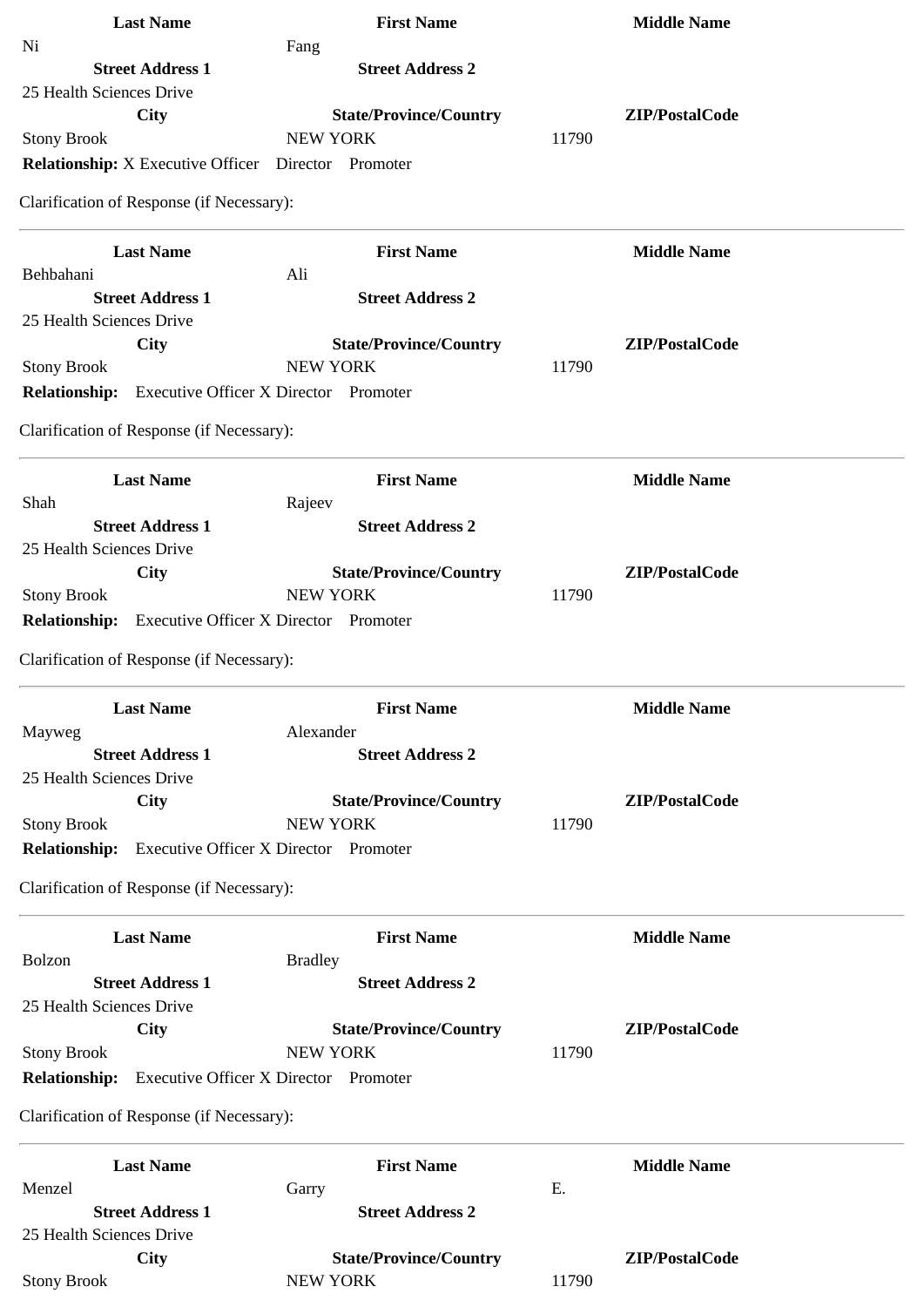## **Relationship:** Executive Officer X Director Promoter

Clarification of Response (if Necessary):

## 4. Industry Group

| Agriculture                                                                                          |                                    | <b>Health Care</b>                                | Retailing                                              |
|------------------------------------------------------------------------------------------------------|------------------------------------|---------------------------------------------------|--------------------------------------------------------|
| <b>Banking &amp; Financial Services</b>                                                              |                                    | X Biotechnology                                   | <b>Restaurants</b>                                     |
| <b>Commercial Banking</b>                                                                            |                                    | <b>Health Insurance</b>                           | Technology                                             |
| Insurance<br>Investing                                                                               |                                    | Hospitals & Physicians                            | Computers                                              |
| <b>Investment Banking</b>                                                                            |                                    | Pharmaceuticals                                   | Telecommunications                                     |
| Pooled Investment Fund                                                                               |                                    | <b>Other Health Care</b>                          | Other Technology                                       |
| Is the issuer registered as<br>an investment company under<br>the Investment Company<br>Act of 1940? |                                    | Manufacturing<br><b>Real Estate</b><br>Commercial | Travel<br>Airlines & Airports<br>Lodging & Conventions |
| Yes                                                                                                  | No                                 | Construction                                      | Tourism & Travel Services                              |
|                                                                                                      | Other Banking & Financial Services | <b>REITS &amp; Finance</b>                        | Other Travel                                           |
| <b>Business Services</b>                                                                             |                                    | Residential                                       | Other                                                  |
| Energy                                                                                               |                                    | <b>Other Real Estate</b>                          |                                                        |
| Coal Mining                                                                                          |                                    |                                                   |                                                        |
| <b>Electric Utilities</b>                                                                            |                                    |                                                   |                                                        |
| <b>Energy Conservation</b>                                                                           |                                    |                                                   |                                                        |
| <b>Environmental Services</b>                                                                        |                                    |                                                   |                                                        |
| Oil & Gas                                                                                            |                                    |                                                   |                                                        |
|                                                                                                      |                                    |                                                   |                                                        |

Other Energy

## 5. Issuer Size

| <b>Revenue Range</b>             | <b>OR</b> | <b>Aggregate Net Asset Value Range</b> |
|----------------------------------|-----------|----------------------------------------|
| No Revenues                      |           | No Aggregate Net Asset Value           |
| $$1 - $1,000,000$                |           | $$1 - $5,000,000$                      |
| $$1,000,001 - $5,000,000$        |           | \$5,000,001 - \$25,000,000             |
| $$5,000,001 -$<br>\$25,000,000   |           | $$25,000,001 - $50,000,000$            |
| $$25,000,001 -$<br>\$100,000,000 |           | \$50,000,001 - \$100,000,000           |
| Over \$100,000,000               |           | Over \$100,000,000                     |
| X Decline to Disclose            |           | Decline to Disclose                    |
| Not Applicable                   |           | Not Applicable                         |
|                                  |           |                                        |

6. Federal Exemption(s) and Exclusion(s) Claimed (select all that apply)

# Investment Company Act Section 3(c)

| Rule $504(b)(1)$ (not (i), (ii) or (iii)) | Section $3(c)(1)$ | Section $3(c)(9)$  |
|-------------------------------------------|-------------------|--------------------|
| Rule 504 (b) $(1)(i)$                     | Section $3(c)(2)$ | Section $3(c)(10)$ |
| Rule 504 (b) $(1)(ii)$                    | Section $3(c)(3)$ | Section $3(c)(11)$ |
| Rule 504 (b)(1)(iii)<br>$X$ Rule 506(b)   | Section $3(c)(4)$ | Section $3(c)(12)$ |
| Rule $506(c)$                             | Section $3(c)(5)$ | Section $3(c)(13)$ |
| Securities Act Section 4(a)(5)            | Section $3(c)(6)$ | Section $3(c)(14)$ |
|                                           | Section $3(c)(7)$ |                    |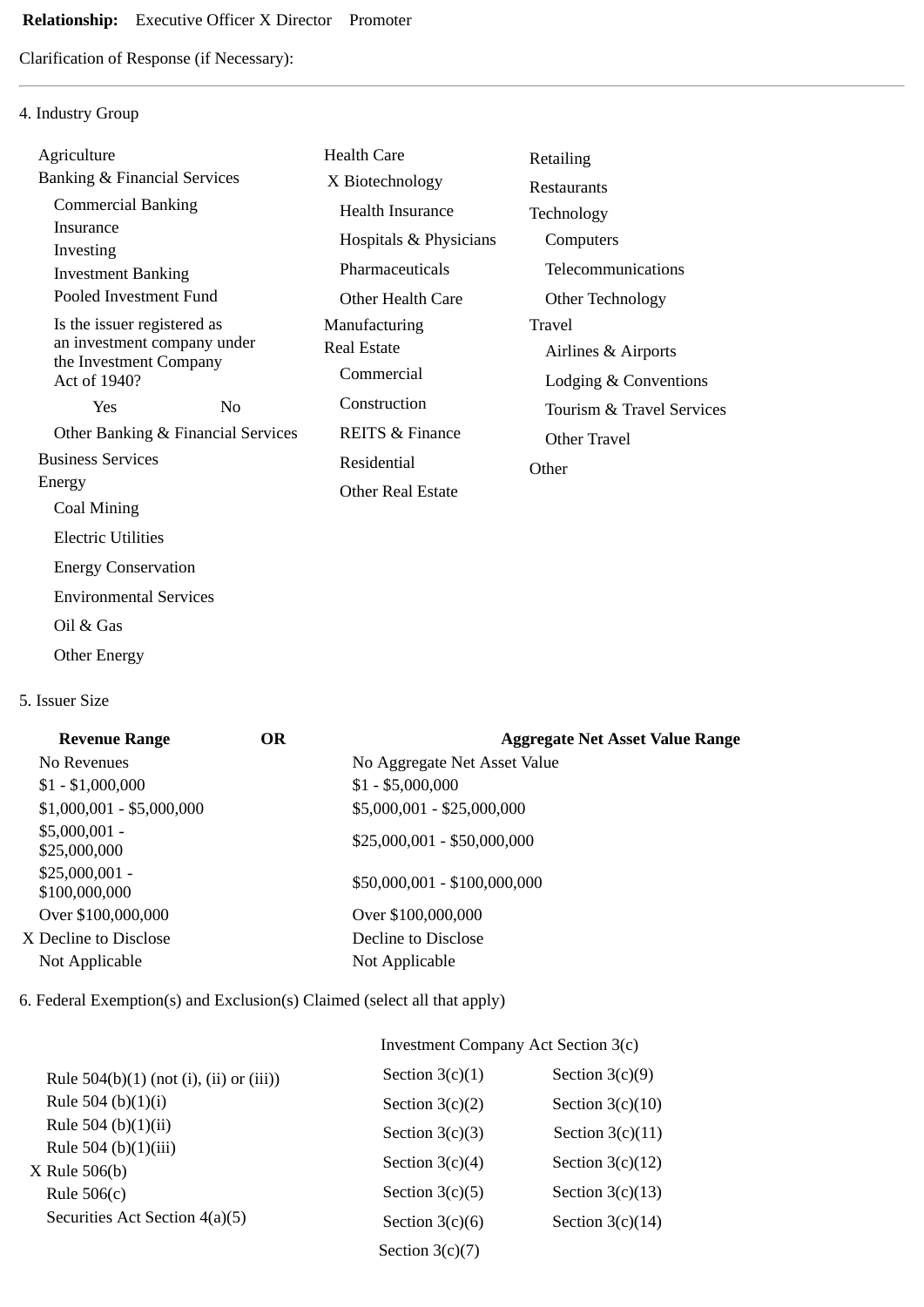| X New Notice Date of First Sale 2018-12-21<br>Amendment                                                                                                                          |                                         | <b>First Sale Yet to Occur</b>                                                                                            |  |                                                 |          |                 |
|----------------------------------------------------------------------------------------------------------------------------------------------------------------------------------|-----------------------------------------|---------------------------------------------------------------------------------------------------------------------------|--|-------------------------------------------------|----------|-----------------|
| 8. Duration of Offering                                                                                                                                                          |                                         |                                                                                                                           |  |                                                 |          |                 |
| Does the Issuer intend this offering to last more than one year?                                                                                                                 |                                         |                                                                                                                           |  | Yes X No                                        |          |                 |
| 9. Type(s) of Securities Offered (select all that apply)                                                                                                                         |                                         |                                                                                                                           |  |                                                 |          |                 |
| X Equity<br>Debt<br>Option, Warrant or Other Right to Acquire Another Security<br>Security to be Acquired Upon Exercise of Option, Warrant or<br>Other Right to Acquire Security |                                         | Pooled Investment Fund Interests<br>Tenant-in-Common Securities<br><b>Mineral Property Securities</b><br>Other (describe) |  |                                                 |          |                 |
| 10. Business Combination Transaction                                                                                                                                             |                                         |                                                                                                                           |  |                                                 |          |                 |
| Is this offering being made in connection with a business combination transaction, such as<br>a merger, acquisition or exchange offer?                                           |                                         |                                                                                                                           |  |                                                 | Yes X No |                 |
| Clarification of Response (if Necessary):                                                                                                                                        |                                         |                                                                                                                           |  |                                                 |          |                 |
| 11. Minimum Investment                                                                                                                                                           |                                         |                                                                                                                           |  |                                                 |          |                 |
| Minimum investment accepted from any outside investor \$0 USD                                                                                                                    |                                         |                                                                                                                           |  |                                                 |          |                 |
| 12. Sales Compensation                                                                                                                                                           |                                         |                                                                                                                           |  |                                                 |          |                 |
| Recipient                                                                                                                                                                        |                                         |                                                                                                                           |  | Recipient CRD Number X None                     |          |                 |
| (Associated) Broker or Dealer X None                                                                                                                                             |                                         |                                                                                                                           |  | (Associated) Broker or Dealer CRD Number X None |          |                 |
|                                                                                                                                                                                  | <b>Street Address 1</b>                 |                                                                                                                           |  | <b>Street Address 2</b>                         |          |                 |
| City<br>State(s) of Solicitation (select all that apply)<br>Check "All States" or check individual States                                                                        |                                         | <b>All States</b>                                                                                                         |  | State/Province/Country<br>Foreign/non-US        |          | ZIP/Postal Code |
| 13. Offering and Sales Amounts                                                                                                                                                   |                                         |                                                                                                                           |  |                                                 |          |                 |
| <b>Total Offering Amount</b><br><b>Total Amount Sold</b><br>Total Remaining to be Sold \$42,500,027 USD or<br>Clarification of Response (if Necessary):                          | \$85,000,000 USD or<br>\$42,499,973 USD | Indefinite<br>Indefinite                                                                                                  |  |                                                 |          |                 |
| 14. Investors                                                                                                                                                                    |                                         |                                                                                                                           |  |                                                 |          |                 |

Select if securities in the offering have been or may be sold to persons who do not qualify as accredited investors, and enter the number of such non-accredited investors who already have invested in the offering. Regardless of whether securities in the offering have been or may be sold to persons who do not qualify as accredited investors, enter the total number of investors who already have invested in the offering:

 $\overline{15}$ 

15. Sales Commissions & Finder's Fees Expenses

7. Type of Filing

Provide separately the amounts of sales commissions and finders fees expenses, if any. If the amount of an expenditure is not known, provide an estimate and check the box next to the amount.

| <b>Sales Commissions</b> | \$0 USD Estimate |
|--------------------------|------------------|
| Finders' Fees            | \$0 USD Estimate |

Clarification of Response (if Necessary):